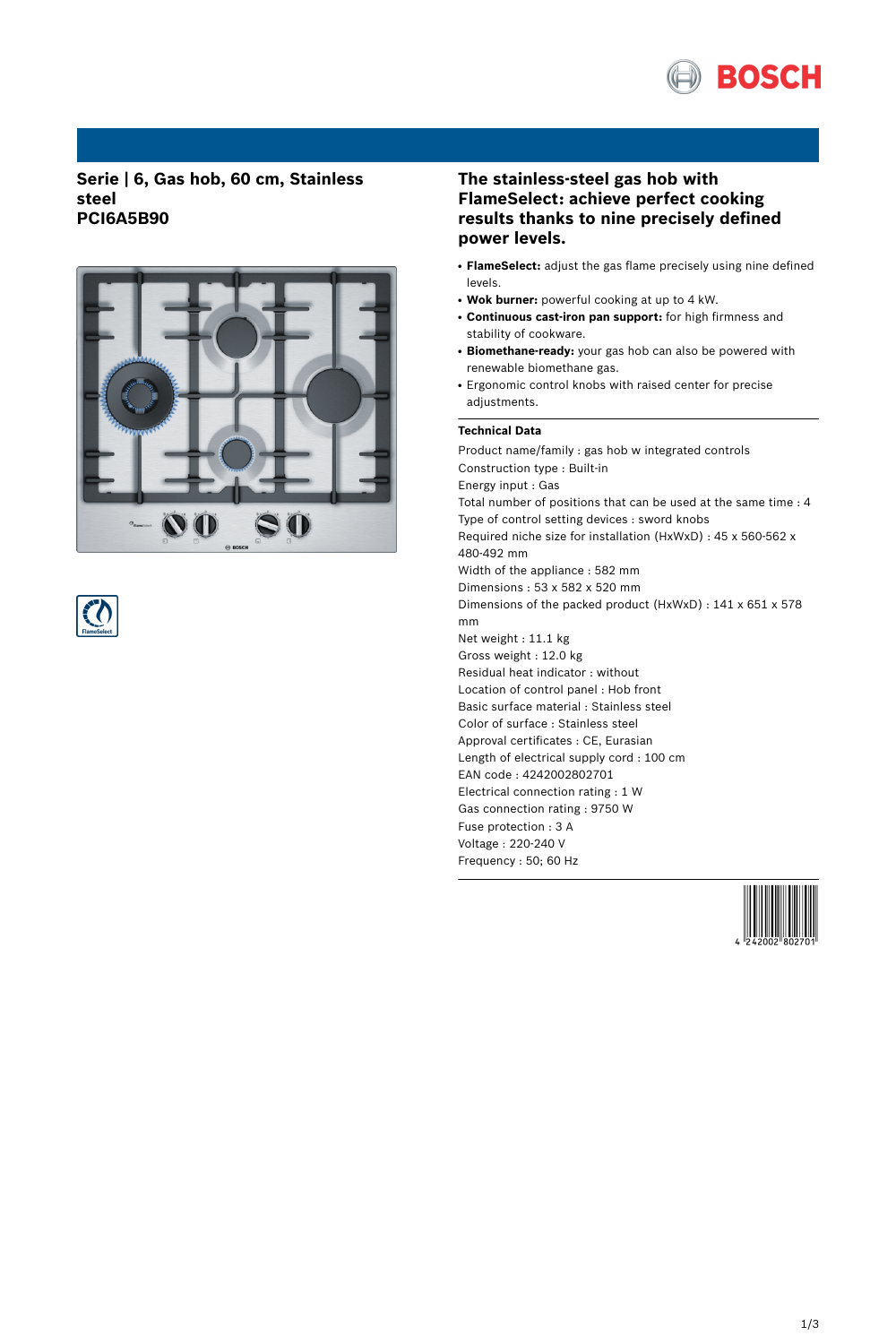

**Serie | 6, Gas hob, 60 cm, Stainless steel PCI6A5B90**

**The stainless-steel gas hob with FlameSelect: achieve perfect cooking results thanks to nine precisely defined power levels.**

#### **Design**

- Stainless steel surface
- Cast iron pan supports

#### **Usage convenience**

- FlameSelect: precisely control and adjust the flame in nine defined levels.
- Design co-ordinated control dials: easily access dials in front with strong grip for effortless turning.
- Ignition via control dials: just push and turn the dials to ignite the flame.

#### **Burners and power**

- <sup>4</sup> gas burners:
- Left: wok burner up to <sup>4</sup> KW (depending on gas type)
- Center front: economy burner up to <sup>1</sup> KW (depending on gas type)
- Center rear: standard burner up to 1.75 KW (depending on gas type)

#### **Safety**

- Flame failure safety device: prevents unwanted gas flow when flame goes out.

#### **Installation (gas types & measurements)**

- Usable for: Nat gas L/LL G25/20mbar(DE) NG H/E 20mbar, E+ 20/25mbar Natural gas H 25 mbar (HU) Natural gas L 25 mbar (NL) Liquid gas G30,31 28-30/37mbar Liquid gas G30 37 mbar (PL) Liquid gas 50 mbar
- Pre-set for natural gas
- Nozzle set for LPG jets included. Connection to 28-30/37 mbar bottled gas. Nozzles for all other gas types can be ordered via the customer service. For nozzle change, please contact the customer service.
- Dimensions of the product (HxWxD mm): <sup>53</sup> <sup>x</sup> <sup>582</sup> <sup>x</sup> <sup>520</sup>
- Required niche size for installation (HxWxD mm) : <sup>45</sup> <sup>x</sup> <sup>560</sup> <sup>x</sup> (480 - 492)
- Min. worktop thickness: <sup>30</sup> mm
- Power cord: <sup>1</sup> <sup>m</sup>
- Connected load: 9.75 KW